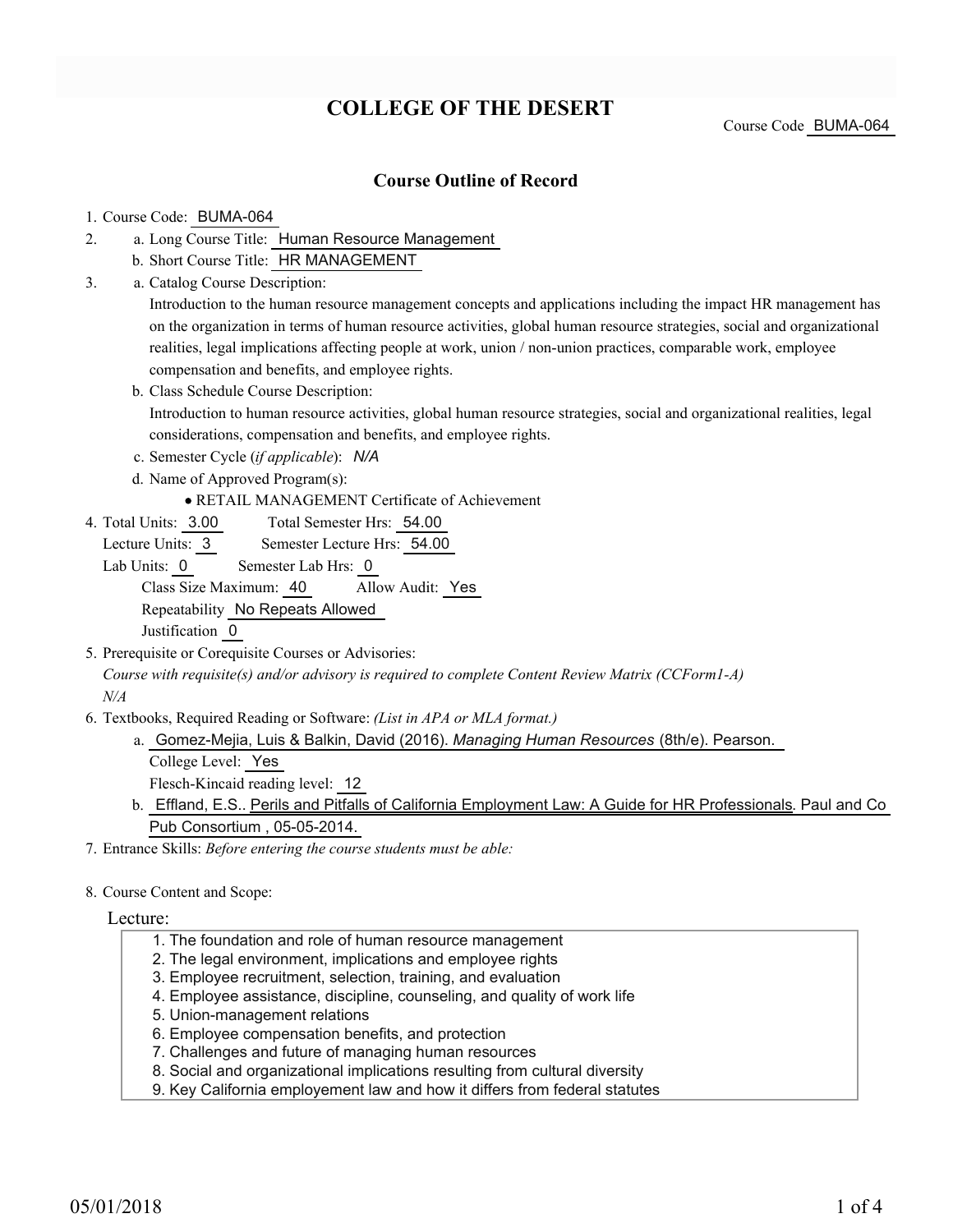## BUMA 064-Human Resource Management

Lab: *(if the "Lab Hours" is greater than zero this is required)*

9. Course Student Learning Outcomes:

1.

Apply current management techniques and HR best practices to the successful integration of people and production issues.

2.

Demonstrate their ability to analyze and refine business operations.

3.

Identify and apply key California employment laws to various human resource scenarios.

10. Course Objectives: Upon completion of this course, students will be able to:

a. Demonstrate an understanding of the legal implications and costs of making improper personnel decisions;

b. Demonstrate an understanding of the proper procedures to hire, terminate, and discipline employees and how federal and California law affect these procedures.

c. Define the manager's role in recruitment, training, developing, and selection, emphasizing the importance of planning for human resource needs.

d. Discuss the importance of an effective compensation program and describe principles of wage and salary administration, including how overtime is treated in California and how California wage and hour laws and compare them to the Fair Labor Standards Act standards.

e. Apply FEHA, California's primary antidiscrimination and harassment statute and understand how it expands the rights of California Employees.

Methods of Instruction: *(Integration: Elements should validate parallel course outline elements)* 11.

- a. Collaborative/Team
- b. Discussion
- c. Distance Education
- d. Lecture
- e. Participation
- f. Technology-based instruction

12. Assignments: (List samples of specific activities/assignments students are expected to complete both in and outside of class.) In Class Hours: 54.00

Outside Class Hours: 108.00

a. In-class Assignments

Attendance of lectures by instructor and occasional guest speakers, including the taking of detailed notes thereon.

Special reports by students, in teams or individually.

Exams and quizzes

b. Out-of-class Assignments

Readings in the textbook and in recommended supplementary literature.

Multiple Choice quizzes completed using internet learning management system (e.g., Canvas).

Written response to assignments, case studies, short essay questions.

Internet Research

13. Methods of Evaluating Student Progress: The student will demonstrate proficiency by:

Written homework

Responses to a variety of assignments, including case studies, research summaries, and brief essays.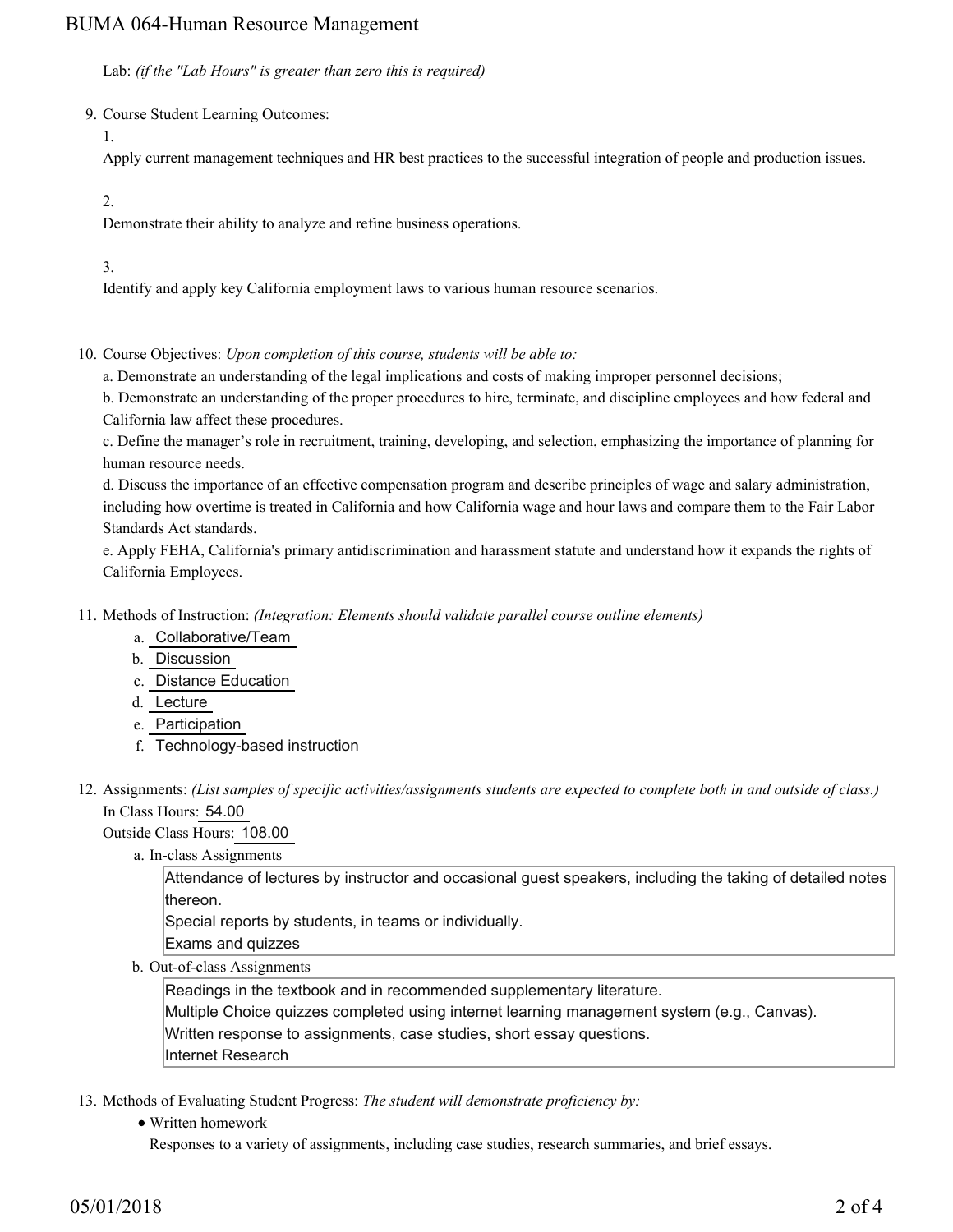## BUMA 064-Human Resource Management

- Reading reports Case Studies
- Presentations/student demonstration observations Team and student-pair activities and projects inluding peer evaluation.
- Group activity participation/observation
- Team and student-pair activities and projects inluding peer evaluation.
- True/false/multiple choice examinations
- Delivered on Canvas
- Mid-term and final evaluations Multiple choice and written response.
- Student participation/contribution
- Student preparation Assigned readings and research
- 14. Methods of Evaluating: Additional Assessment Information:
- 15. Need/Purpose/Rationale -- All courses must meet one or more CCC missions.
	- PO Career and Technical Education

Apply critical thinking skills to execute daily duties in their area of employment.

Apply critical thinking skills to research, evaluate, analyze, and synthesize information.

Exhibit effective written, oral communication and interpersonal skills.

IO - Personal and Professional Development

Demonstrate an understanding of ethical issues to make sound judgments and decisions.

Value diverse cultures and populations.

IO - Critical Thinking and Communication

Apply principles of logic to problem solve and reason with a fair and open mind.

 Compose and present structured texts in a variety of oral and written forms according to purpose, audience, and occasion with implementation of thesis, supporting details and idea development.

Apply standard conventions in grammar, mechanics, usage and punctuation.

 Appreciate diversity as it is expressed in multiple disciplines and across various cultures through reading, speaking and writing.

Conduct research, gather and evaluate appropriate information, organize evidence into oral and written

presentation, using proper MLA, APA, and other discipline-specific formats to cite sources.

 Summarize, analyze, and interpret oral and written texts, with the ability to identify assumptions and differentiate fact from opinion.

 Utilizing various communication modalities, display creative expression, original thinking, and symbolic discourse.

16. Comparable Transfer Course

| <b>University System</b>                                     | Campus             | <b>Course Number</b> | <b>Course Title</b> | <b>Catalog Year</b> |  |
|--------------------------------------------------------------|--------------------|----------------------|---------------------|---------------------|--|
| 17. Special Materials and/or Equipment Required of Students: |                    |                      |                     |                     |  |
| <sup>18.</sup> Materials Fees:                               | Required Material? |                      |                     |                     |  |
| <b>Material or Item</b>                                      |                    | <b>Cost Per Unit</b> | <b>Total Cost</b>   |                     |  |